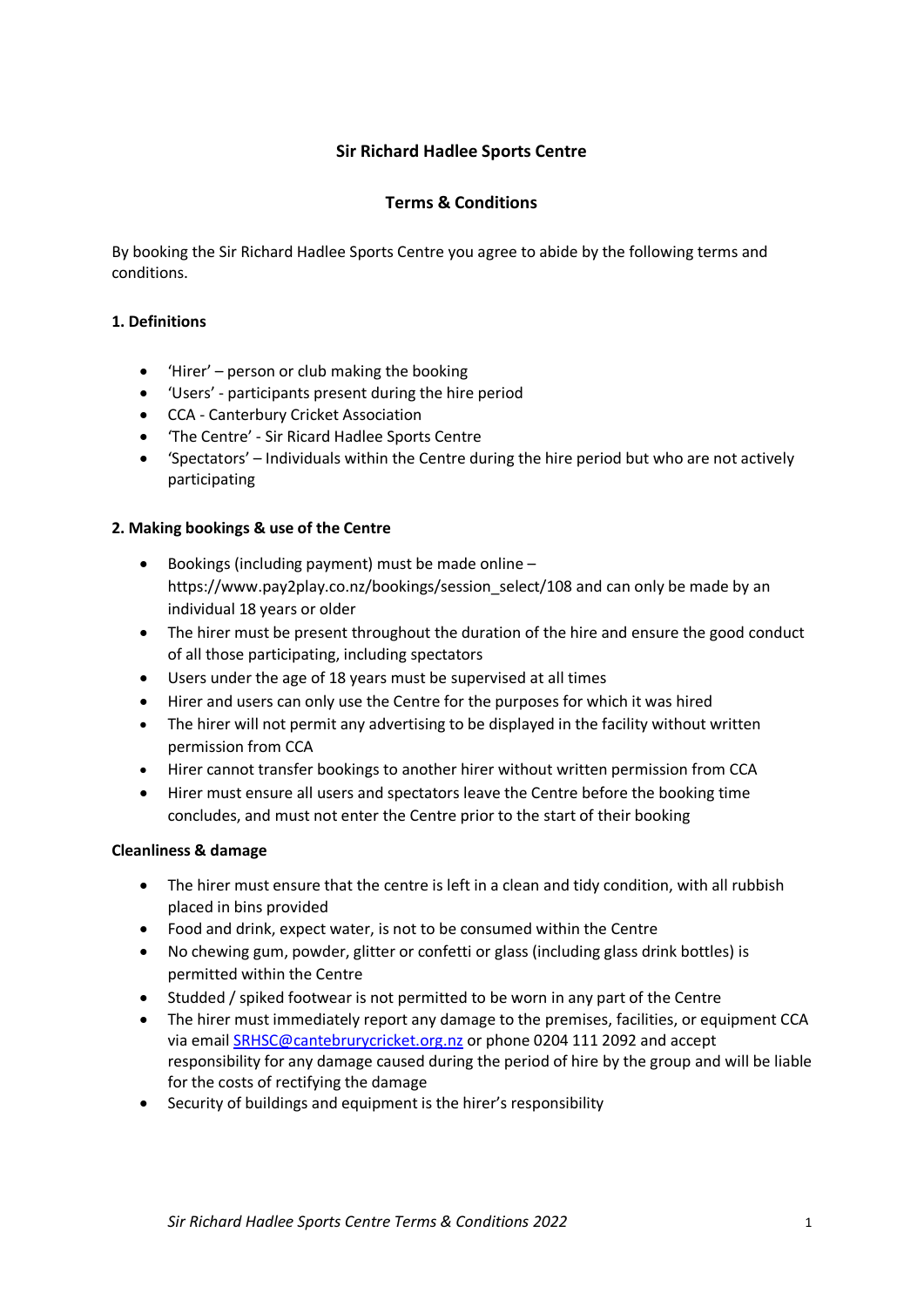# **Equipment Hire**

- A range of equipment is provided at an additional cost, including bowling machines. Bowling machines are not to be operated until induction training has been completed by someone appointed by CCA
- Cricket balls are not provided with the bowling machine. Only bowling machine specific balls should be used. Do not use leather cricket balls or Tennis balls

## **Health & Safety**

- The hirer and users acknowledge that participating in activities within the Centre carriers with its inherent dangers and/or risks of physical injury
- Helmets must be worn when using the bowling machines
- The hirer is responsible for their own health and safety and all those participating in the booking when using the Centre and agree to take all sensible precautions to protect their/their groups own health and safety whilst doing so
- Smoking, or consumption of alcohol is not permitted surrounding or inside the Centre
- The hirer must be familiar with the procedure for evacuation of the Centre. Evacuation procedures are posted throughout the Centre
- Emergency exits and doorways must remain clear at all times
- Unsafe, offensive behaviour or actions may result in the hirer and/or user/s being asked to leave or being refused entry. This is at the discretion of CCA staff
- No dogs within the Centre expect for service/disability assist dogs

#### **Parking**

- Hirer must ensure users only park in the designated car parks and not on grass surrounding the Centre
- CCA takes no responsibility for parking fines incurred as a result of not following parking restrictions

## **COVID-19**

- CCA will continue to follow advice provided by the NZ Ministry of Health
- Anyone planning to visit the Centre should stay at home if feeling unwell and maintain high hygiene standards by washing and drying your hands properly, coughing and sneezing into your elbow or tissues, and using hand sanitiser

## **Lost property**

- CCA accepts no responsibility for loss or damage to any property
- CCA reserves the right to disposed of or donated to charity, any belongings left within the Centre that is not claimed within 1 month

## **Refunds**

- If you cancel an existing booking more than 48 hours prior to the scheduled booking time, then you are entitled to a full refund.
- Customers cancelling bookings less than 48 hours prior to the reservation will be charged 50% of the hiring charge
- Customers who fail to take up their booking without any prior notice will be charged the full hiring fee. This includes Members who fail to take up their booking